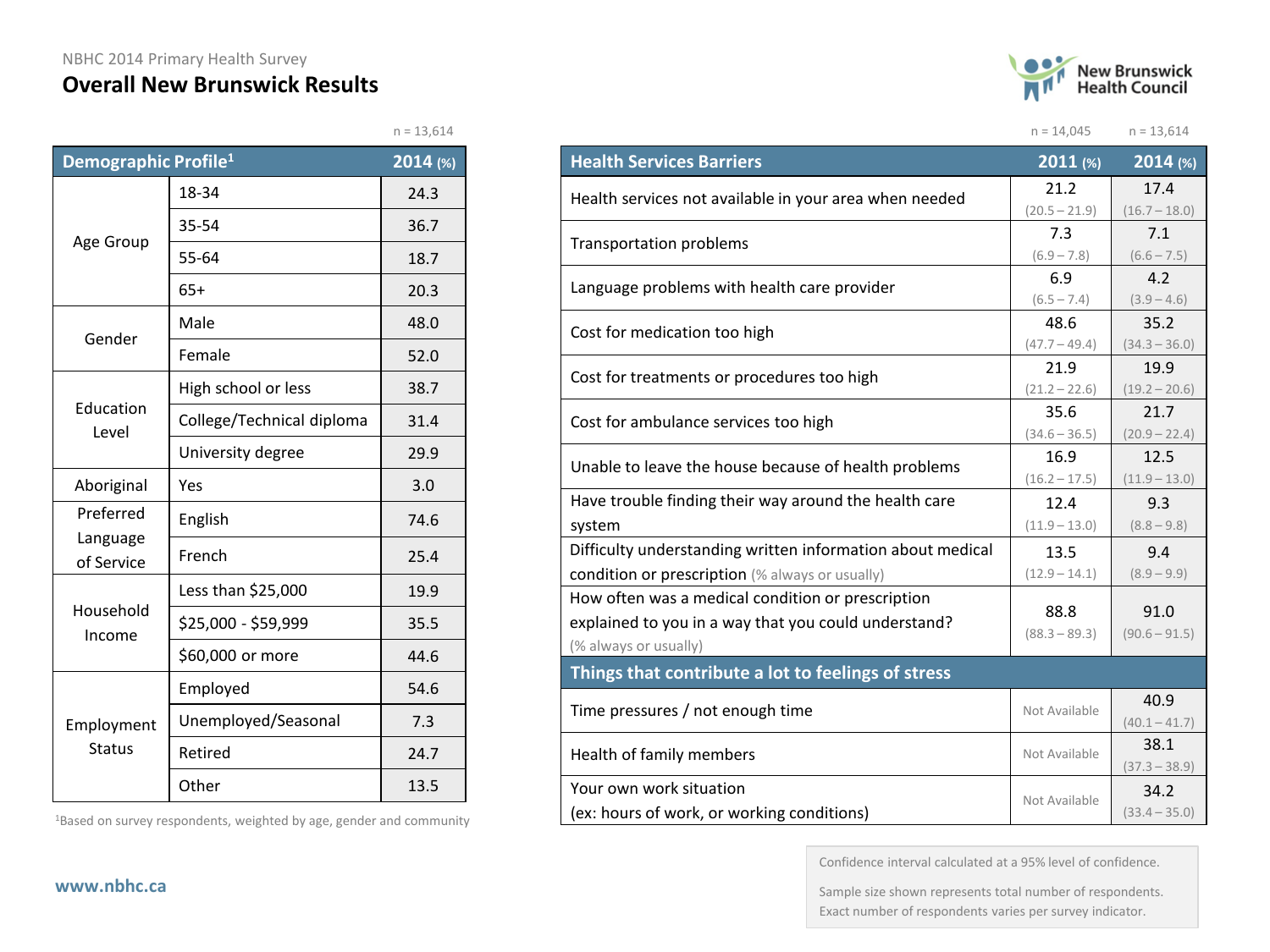$\triangle$  = Higher than 2011 results

 $n = 14,045$   $n = 13,614$ 

 $\blacklozenge$  = Lower than 2011 results

|                                                                                                                    | $n = 14,045$            | $n = 13,614$                     |                          |
|--------------------------------------------------------------------------------------------------------------------|-------------------------|----------------------------------|--------------------------|
| <b>Health Profile</b>                                                                                              | 2011 (%)                | $2014$ (%)                       | <b>Chronic H</b>         |
| Self-rated Health (% very good or excellent)                                                                       | 53.3<br>$(52.5 - 54.1)$ | $\sqrt{50.5}$<br>$(49.6 - 51.3)$ | One or mo                |
| Self-rated mental or emotional health<br>(% very good or excellent)                                                | Not<br>Available        | 65.4<br>$(64.6 - 66.2)$          | conditions<br>High blood |
| "My health largely depends on how well I take<br>care of myself" (% strongly agree)                                | 54.3<br>$(53.5 - 55.1)$ | 55.2<br>$(54.4 - 56.0)$          | hypertensi<br>Arthritis  |
| Number of prescription medications taken on a<br>regular basis $3$ (% 6 or more)                                   | 12.5<br>$(11.9 - 13.1)$ | ← 15.2<br>$(14.5 - 15.9)$        | Gastric ref              |
| Discuss regularly with a health professional on<br>improving health or preventing illness<br>(% always or usually) | 31.6<br>$(30.8 - 32.4)$ | $\sqrt{25.4}$<br>$(24.7 - 26.1)$ | Depressior               |
| How long have you been seeing the same family                                                                      | 75.9                    | $\sqrt{73.0}$                    | Chronic pa               |
| doctor? (% 5 years or more)                                                                                        | $(75.1 - 76.6)$         | $(72.2 - 73.7)$                  | Asthma                   |
| Are you limited in doing activities because of a<br>physical or mental condition, or a health<br>problem? (% yes)  | Not<br>Available        | 22.1<br>$(21.4 - 22.8)$          | <b>Diabetes</b>          |
| <b>Memory Loss</b>                                                                                                 |                         |                                  | Heart disea              |
| Someone in household has a memory problem                                                                          | Not<br>Available        | 9.9<br>$(9.4 - 10.4)$            | Cancer                   |
| that interferes with day to day function                                                                           | Not<br>Available        | 3.9<br>$(3.6 - 4.2)$             | Emphysem                 |
| <b>Health Behaviours</b>                                                                                           |                         |                                  | Mood diso<br>depressior  |
| Eating fruits and vegetables<br>(% 5 portions or more a day)                                                       | Not<br>Available        | 50.4<br>$(49.5 - 51.2)$          | <b>Stroke</b>            |
| Moderate or vigorous physical activity<br>(% at least 2 % hours a week)                                            | Not<br>Available        | 49.0<br>$(48.1 - 49.8)$          | Cor                      |
| Current smoker<br>(% daily or occasional)                                                                          | <b>Not</b><br>Available | 19.2<br>$(18.5 - 19.8)$          | Syn<br>at t              |
| Unhealthy weight<br>(% obese)                                                                                      | <b>Not</b><br>Available | 30.8<br>$(30.0 - 31.6)$          | San<br>Exa               |

| <b>Chronic Health Conditions<sup>1</sup></b> | $2011$ (%)      | 2014 (%)          |
|----------------------------------------------|-----------------|-------------------|
| One or more chronic health                   | 59.2            | $\spadesuit$ 61.6 |
| conditions <sup>3</sup>                      | $(58.4 - 60.0)$ | $(60.8 - 62.4)$   |
| High blood pressure or                       | 25.7            | 27.0              |
| hypertension                                 | $(25.0 - 26.4)$ | $(26.2 - 27.7)$   |
| Arthritis                                    | 18.0            | 17.4              |
|                                              | $(17.4 - 18.6)$ | $(16.8 - 18.0)$   |
| Gastric reflux (GERD)                        | 16.1            | 16.4              |
|                                              | $(15.5 - 16.7)$ | $(15.8 - 17.0)$   |
| Depression                                   | 12.7            | ↑ 14.9            |
|                                              | $(12.1 - 13.2)$ | $(14.3 - 15.5)$   |
| Chronic pain                                 | 15.0            | 14.0              |
|                                              | $(14.4 - 15.6)$ | $(13.5 - 14.6)$   |
| Asthma                                       | 10.3            | $\spadesuit$ 11.8 |
|                                              | $(9.8 - 10.8)$  | $(11.3 - 12.4)$   |
| <b>Diabetes</b>                              | 9.2             | $\spadesuit$ 10.7 |
|                                              | $(8.8 - 9.7)$   | $(10.1 - 11.2)$   |
| Heart disease                                | 8.3             | 8.3               |
|                                              | $(7.8 - 8.8)$   | $(7.9 - 8.8)$     |
| Cancer                                       | 7.0             | 个 8.3             |
|                                              | $(6.6 - 7.4)$   | $(7.8 - 8.7)$     |
| Emphysema or COPD                            | 2.7             | 3.0               |
|                                              | $(2.5 - 3.0)$   | $(2.7 - 3.3)$     |
| Mood disorder other than                     | 2.5             | 3.0               |
| depression                                   | $(2.3 - 2.8)$   | $(2.7 - 3.2)$     |
| Stroke                                       | 2.0             | 2.5               |
|                                              | $(1.8 - 2.2)$   | $(2.2 - 2.8)$     |

nfidence interval calculated at a 95% level of confidence.

mbols  $\bigwedge$  and  $\bigvee$  indicate a statistically significant difference the 95% level of confidence.

mple size shown represents total number of respondents. act number of respondents varies per survey indicator.

<sup>1</sup> Self-reported based on survey respondents

<sup>3</sup> Among the twelve chronic health conditions listed in table located at the right of this page.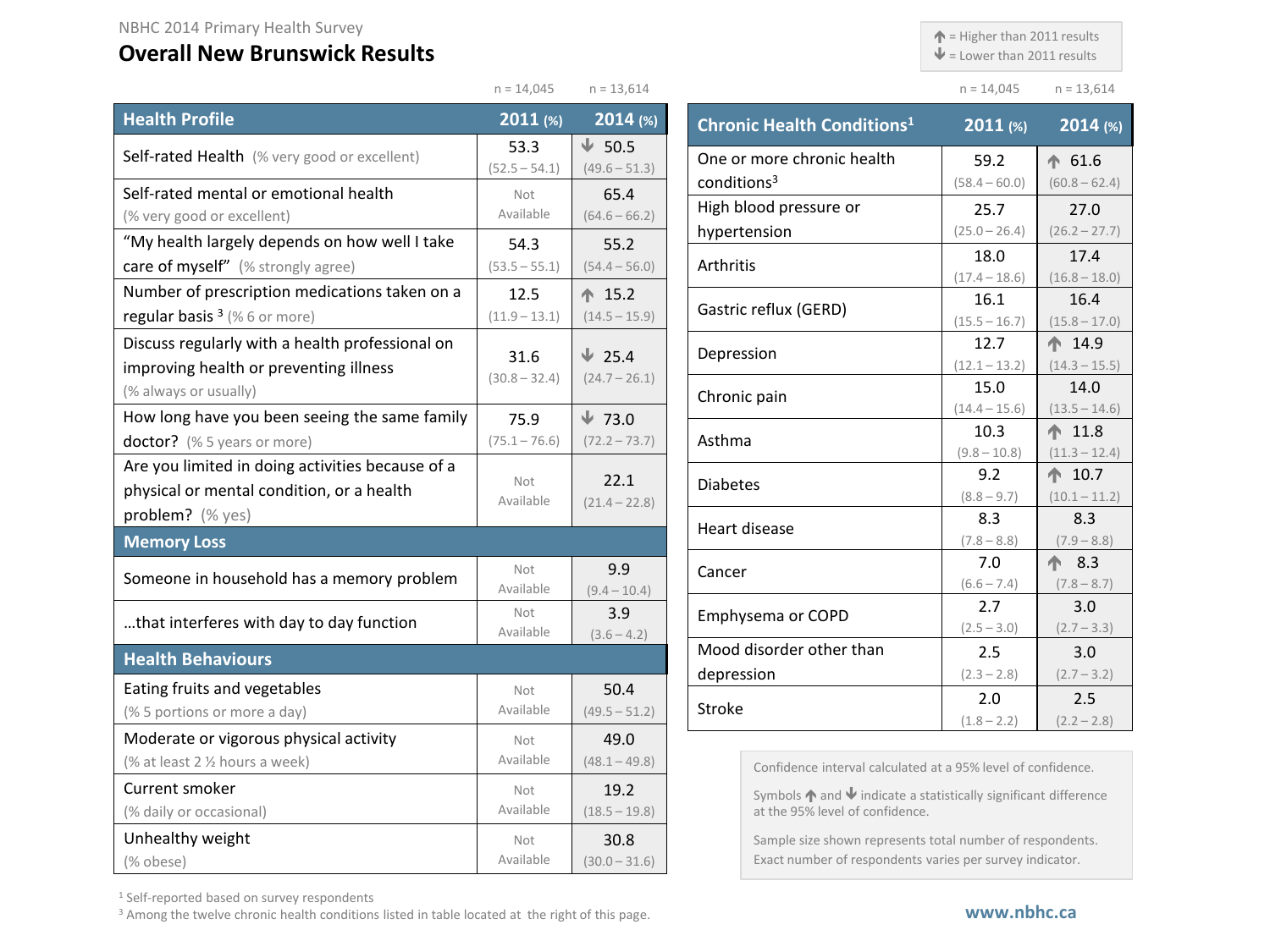**B** = Better than 2011 results

**W** = Worse than 2011 results

|                        |                                                                                     |                                                                                                                                                                                              |                             | $n=14,045$              | $n=13,614$                   |
|------------------------|-------------------------------------------------------------------------------------|----------------------------------------------------------------------------------------------------------------------------------------------------------------------------------------------|-----------------------------|-------------------------|------------------------------|
|                        |                                                                                     | <b>Primary Health Indicator</b>                                                                                                                                                              |                             | <b>NB</b><br>2011       | <b>NB</b><br>2014            |
|                        |                                                                                     | <b>Accessibility</b><br>The ability of patients/clients to obtain care/service at the right place and the right time, based on respective needs, in the official<br>language of their choice |                             |                         |                              |
|                        | $A-1$                                                                               | Has a personal family doctor (% yes)                                                                                                                                                         |                             | 92.6<br>$(92.2 - 93.0)$ | 92.1<br>$(91.7 - 92.5)$      |
|                        | $A-2$                                                                               | Calling family doctor's office during regular practice hours (% very easy or somewhat easy)                                                                                                  |                             | 76.6<br>$(75.9 - 77.3)$ | 78.3<br>B<br>$(77.6 - 79.0)$ |
| Personal Family Doctor | Family doctor has extended office hours (after 5pm or on weekends) (% yes)<br>$A-3$ |                                                                                                                                                                                              | Not available               | 16.2<br>$(15.6 - 16.8)$ |                              |
|                        | $A-4$                                                                               | Family doctor has an <b>after-hour arrangement</b> when office is closed $(\%$ yes)                                                                                                          |                             | 21.6<br>$(20.9 - 22.3)$ | 18.2<br>W<br>$(17.5 - 18.9)$ |
|                        |                                                                                     | How quickly appointment can be made with family doctor                                                                                                                                       | (% on same day or next day) | 30.3<br>$(29.5 - 31.1)$ | 30.1<br>$(29.3 - 30.9)$      |
|                        | $A-5$                                                                               |                                                                                                                                                                                              | (% within 5 days)           | 57.9<br>$(57.0 - 58.8)$ | 60.3<br>B<br>$(59.4 - 61.2)$ |
|                        | $A-6$                                                                               | Nurse working with family doctor who is regularly involved in health care $(\%$ yes)                                                                                                         |                             | 28.9<br>$(28.1 - 29.6)$ | 27.5<br>$(26.7 - 28.3)$      |
|                        | $A-7$                                                                               | Has access to a primary health team <sup>3</sup> (% yes)                                                                                                                                     |                             | 34.4<br>$(33.6 - 35.2)$ | 28.5<br>W<br>$(27.8 - 29.2)$ |
|                        | $A - 8$                                                                             | Wait time at the hospital emergency department (% less than 4 hours)                                                                                                                         |                             | 75.1<br>$(74.0 - 76.2)$ | 73.9<br>$(72.7 - 75.1)$      |
|                        | $A-9$                                                                               | How often citizens received the health care service they needed in the                                                                                                                       | English <sup>4</sup>        | 95.3<br>$(94.9 - 95.7)$ | 95.2<br>$(94.8 - 95.6)$      |
|                        |                                                                                     | official language of their choice<br>(% who always received service in language of preference)                                                                                               | French <sup>4</sup>         | 78.9<br>$(77.5 - 80.3)$ | 72.6<br>W<br>$(71.0 - 74.2)$ |

<sup>3</sup> Primary health team: Has access to a family doctor and has access to either a nurse practitioner or a nurse or other health professionals at their family doctor's office

<sup>4</sup> Preferred language of service as indicated by respondent in the survey

Confidence interval calculated at a 95% level of confidence.

Symbols **B** and **W** indicate a statistically significant difference at the 95% level of confidence.

Sample size shown represents total number of respondents. Exact number of respondents varies per survey indicator.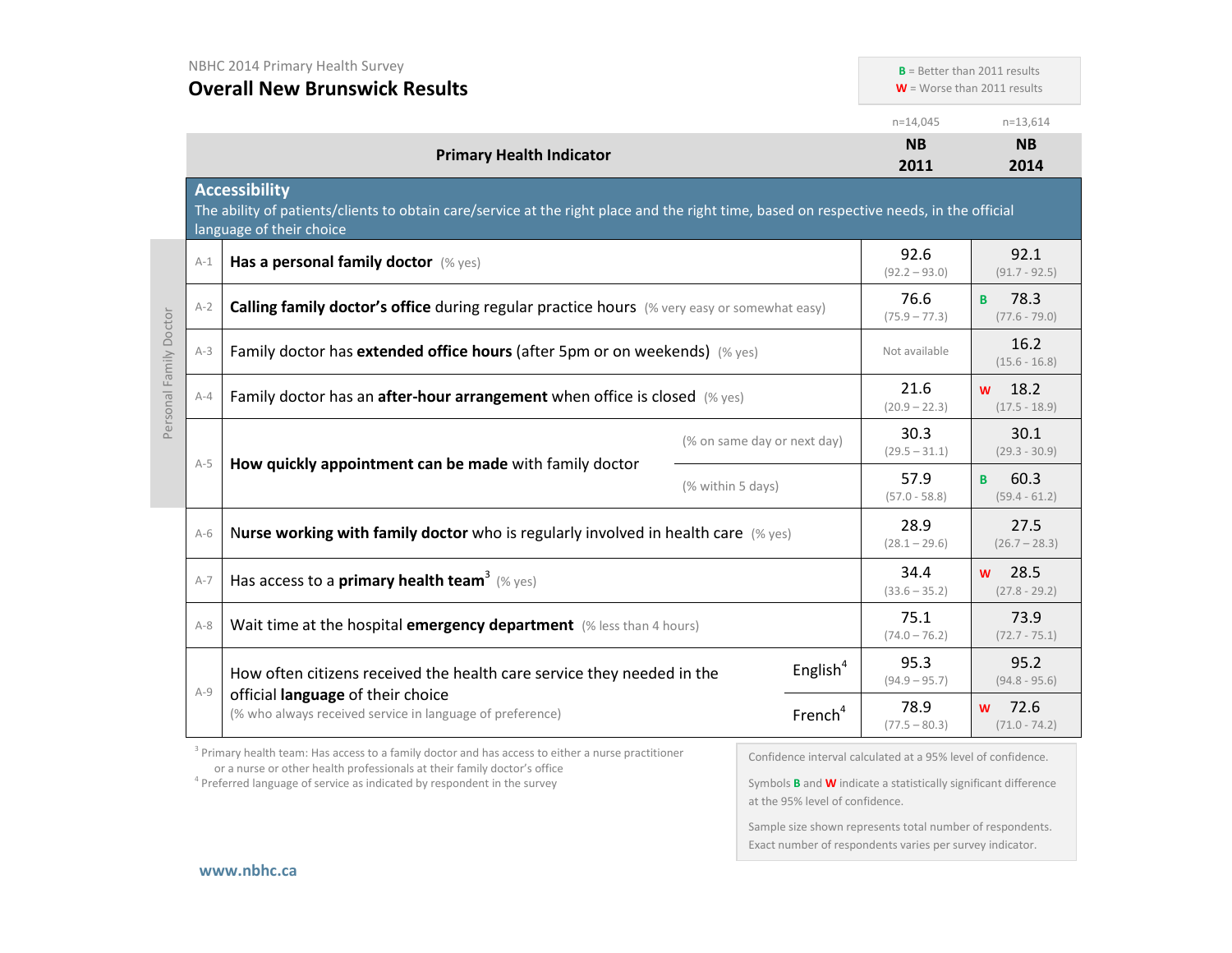**B** = Better than 2011 results

**W** = Worse than 2011 results

|                                                                                                 |                                                                                                                                                                                                          |                                                              | $n=14,045$                 | $n=13,614$                             |
|-------------------------------------------------------------------------------------------------|----------------------------------------------------------------------------------------------------------------------------------------------------------------------------------------------------------|--------------------------------------------------------------|----------------------------|----------------------------------------|
|                                                                                                 | <b>Primary Health Indicator</b>                                                                                                                                                                          |                                                              | <b>NB</b><br>2011          | <b>NB</b><br>2014                      |
|                                                                                                 | <b>Appropriateness</b><br>Care/service provided is relevant to the patients'/clients' needs and based on established standards                                                                           |                                                              |                            |                                        |
| $Q-1$                                                                                           | Adults 65 and over who received their flu shot in the last year $(\%$ yes)                                                                                                                               |                                                              | Not available              | 70.6<br>$(69.2 - 72.0)$                |
| $Q-2$                                                                                           | Adults with one or more of four select chronic health conditions <sup>5</sup> who had<br>measurements for blood pressure in the past 12 months (% yes)                                                   |                                                              | 93.3<br>$(92.6 - 93.9)$    | 91.3<br><b>W</b><br>$(90.6 - 92.0)$    |
| $Q-3$                                                                                           | Adults with one or more of four select chronic health conditions <sup>5</sup> who had<br><b>measurements for cholesterol</b> in the past 12 months (% yes)                                               |                                                              | 79.8<br>$(78.8 - 80.9)$    | 76.3<br>W<br>$(75.2 - 77.4)$           |
| $Q-4$                                                                                           | Adults with one or more of four select chronic health conditions <sup>5</sup> who had<br><b>measurements for blood sugar in the past 12 months</b> (% yes)                                               |                                                              | 76.6<br>$(75.5 - 77.7)$    | 73.9<br>W<br>$(72.8 - 75.0)$           |
| $Q-5$                                                                                           | Adults with one or more of four select chronic health conditions <sup>5</sup> who had<br><b>measurements for body weight</b> in the past 12 months $(\%$ yes)                                            |                                                              | 64.3<br>$(63.0 - 65.5)$    | 59.3<br><b>W</b><br>$(58.0 - 60.6)$    |
| $Q-6$                                                                                           | How often family doctor helps citizens coordinate the care from other health care<br>providers and places (% always)                                                                                     |                                                              | 68.9<br>$(67.9 - 69.9)$    | 70.7<br>$(69.7 - 71.7)$                |
|                                                                                                 | <b>Effectiveness</b><br>Care/service, intervention or action achieves the desired results                                                                                                                |                                                              |                            |                                        |
| $Q - 7$                                                                                         | Citizens with a chronic health condition <sup>7</sup> who are confident in controlling and managing<br>their health condition (% very confident)                                                         |                                                              | 39.3<br>$(38.3 - 40.3)$    | 42.2<br>B<br>$(41.2 - 43.2)$           |
| <b>Safety</b><br>Potential risks of an intervention or the environment are avoided or minimized |                                                                                                                                                                                                          |                                                              |                            |                                        |
| $Q - 8$                                                                                         | Citizens with a chronic health condition <sup>7</sup> who know what each of their prescribed<br>medications do (% strongly agree)                                                                        |                                                              | 46.7<br>$(45.6 - 47.8)$    | 47.7<br>$(46.6 - 48.8)$                |
| $Q-9$                                                                                           | Was harmed due to a medical error or mistake as a result of health care services<br>received in the last 12 months (excluding hospital stay) (% yes)                                                     |                                                              | $3.4^{6}$<br>$(3.1 - 3.7)$ | $2.7^{6}$<br><b>B</b><br>$(2.4 - 3.0)$ |
|                                                                                                 | <sup>5</sup> Self-reported by respondent: Diabetes, heart disease, stroke or high blood pressure<br>$6$ For this type of indicator, a "better" result is achieved when the indicator has a "lower" value | Confidence interval calculated at a 95% level of confidence. |                            |                                        |

Symbols **B** and **W** indicate a statistically significant difference at the 95% level of confidence.

Sample size shown represents total number of respondents. Exact number of respondents varies per survey indicator.

#### **[www.nbhc.ca](http://www.nbhc.ca/)**

mood disorder other than depression, or stroke

 $<sup>7</sup>$  Self-reported by respondent: Arthritis, asthma, cancer, chronic pain, depression, diabetes,</sup> emphysema or COPD, gastric reflux (GERD), heart disease, high blood pressure or hypertension,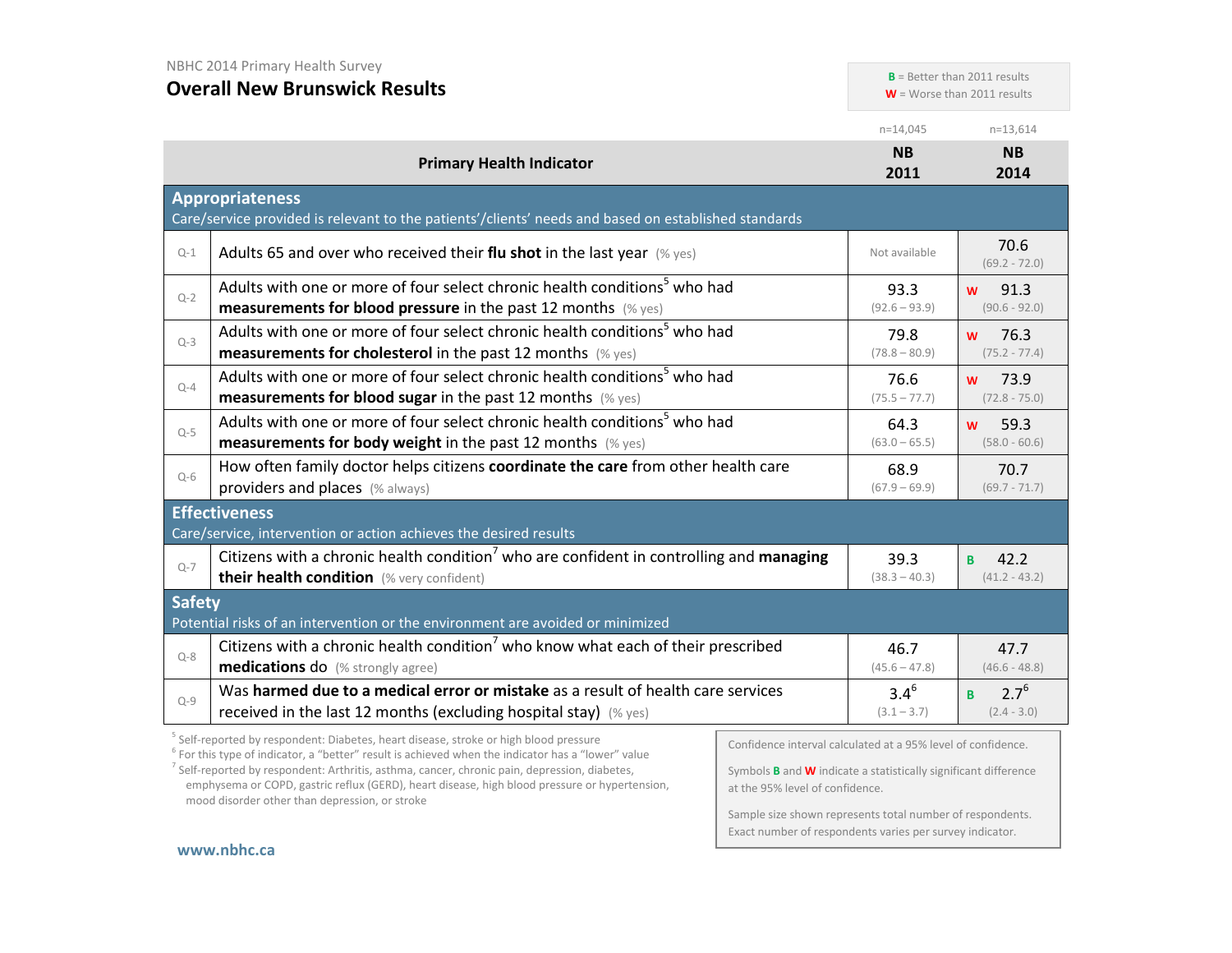**B** = Better than 2011 results

**W** = Worse than 2011 results

|          |                                                                                                                            | $n=14,045$                    | $n=13,614$                    |
|----------|----------------------------------------------------------------------------------------------------------------------------|-------------------------------|-------------------------------|
|          | <b>Primary Health Indicator</b>                                                                                            | <b>NB</b><br>2011             | <b>NB</b><br>2014             |
|          | <b>Efficiency</b>                                                                                                          |                               |                               |
|          | Achieving the desired results with the most cost-effective use of resources                                                |                               |                               |
| $Q - 10$ | Model of care used most often when sick or in need of care from a health professional<br>(% hospital emergency department) | $12.0^{6}$<br>$(11.5 - 12.5)$ | $11.5^{6}$<br>$(11.0 - 12.0)$ |
| $Q - 11$ | Has used Tele-Care or other telephone information lines in the last 12 months (% yes)                                      | 9.6<br>$(9.1 - 10.1)$         | 7.4<br>W<br>$(7.0 - 7.8)$     |
|          | <b>Use of services</b>                                                                                                     |                               |                               |
|          | Using primary health services in the last 12 months                                                                        |                               |                               |
| $U-1$    | Visited a personal family doctor (% yes)                                                                                   | 80.7<br>$(80.0 - 81.4)$       | 80.3<br>$(79.6 - 81.0)$       |
| $U-2$    | Visited a hospital emergency department (% yes)                                                                            | 42.0<br>$(41.2 - 42.8)$       | 41.3<br>$(40.5 - 42.1)$       |
| $U-3$    | Visited a specialist (% yes)                                                                                               | Not available                 | 56.4<br>$(55.6 - 57.2)$       |
| $U-4$    | Visited an after-hours clinic or a walk-in clinic (% yes)                                                                  | 24.7<br>$(24.0 - 25.4)$       | 24.3<br>$(23.6 - 25.0)$       |
| $U-5$    | Visited an alternative practitioner (% yes)                                                                                | Not available                 | 25.2<br>$(24.5 - 25.9)$       |
| $U-6$    | Visited a community health centre (% yes)                                                                                  | 7.3<br>$(6.9 - 7.7)$          | 6.9<br>$(6.5 - 7.3)$          |
| $U-7$    | Used ambulance services (% yes)                                                                                            | 5.9<br>$(5.5 - 6.3)$          | 5.7<br>$(5.3 - 6.1)$          |
| $U-8$    | Visited a nurse practitioner (% yes)                                                                                       | 5.1<br>$(4.7 - 5.5)$          | 7.7<br>$(7.3 - 8.1)$          |
| $U-9$    | Visited a health professional at a private clinic (% yes)                                                                  | Not available                 | 23.7<br>$(23.0 - 24.4)$       |

 $6$  For this type of indicator, a "better" result is achieved when the indicator has a "lower" value

Confidence interval calculated at a 95% level of confidence.

Symbols **B** and **W** indicate a statistically significant difference at the 95% level of confidence.

Sample size shown represents total number of respondents. Exact number of respondents varies per survey indicator.